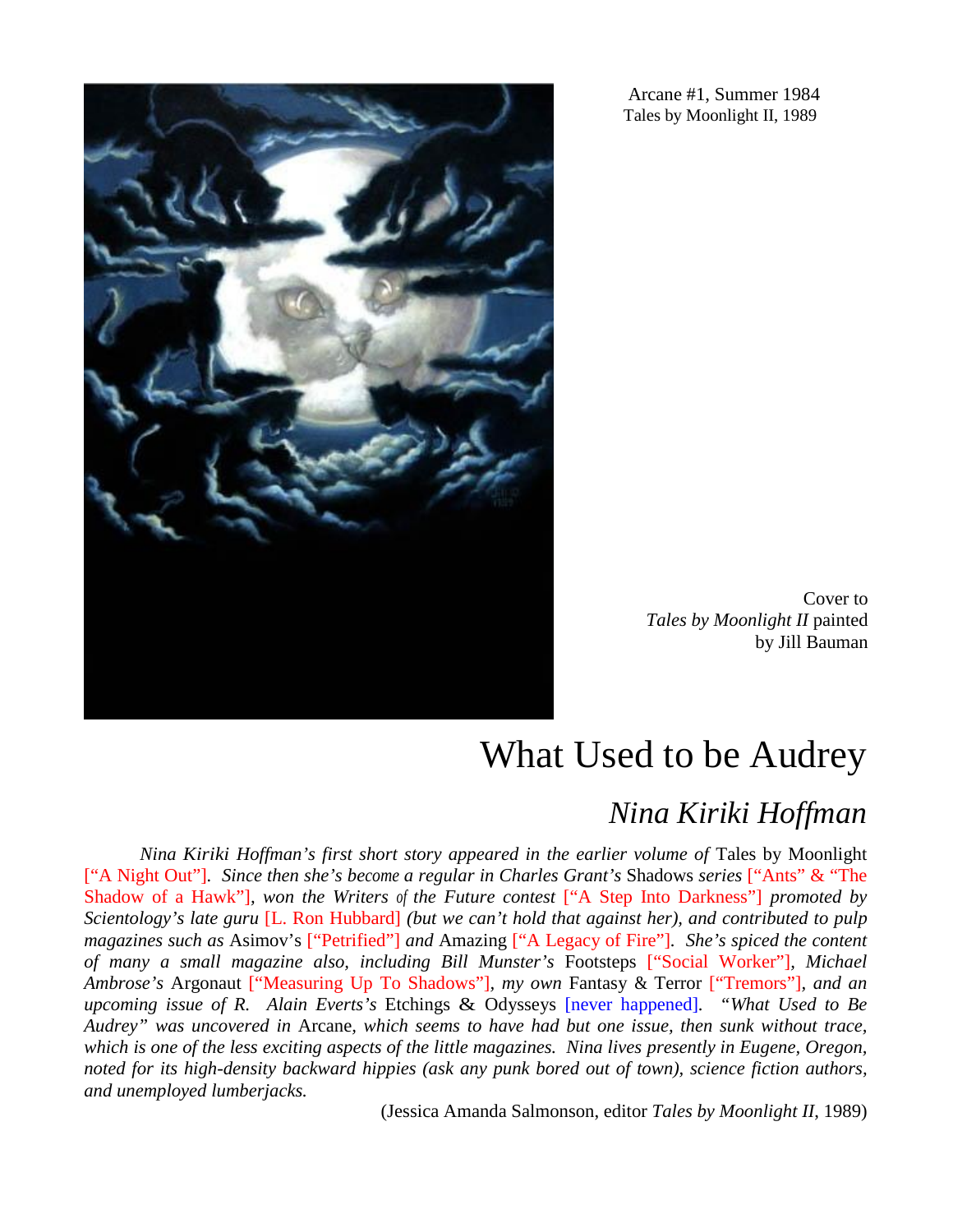"Go away!" Mom yelled at what used to be Audrey. She had a knife in one hand, and she waved it under what used to be Audrey's nose. I would have run the other way, but what used to be Audrey didn't even blink.

"Squatter's rights," said W.U.T.B.A. It wanted us to call it Ana-Ana-well, something like Anababtist. Mom called it an- abomination. I called it an abbreviation: Wutba.

"Give me back my daughter," said Mom. Her careful gold curls had gone frizzy, and the starch had melted out of her blouse. She had been yelling at Wutba almost since it arrived—since she had noticed it was there, anyway. I knew about Wutba three days before Mom did, when Audrey and I got up one day and she didn't kick me on the way to grab the bathroom first. When Wutba offered to help me with my eighth grade homework and told me all about devil worship among the French aristocrats before the Revolution, I was sure it wasn't Audrey. Audrey never helped me. It wore her face differently, too. Audrey never smiled at me when she could scowl.

Wutba stared at the knife Mom held. The knife turned a dull, pulsing red and Mom dropped it with a shriek. She ran to the kitchen sink and turned on the cold water, then stuck her hand in the stream. The knife hissed on the floor, burning the linoleum and raising a stink. "Take warning, woman," said Wutba in three voices at once. "Threaten me at your peril." Its eyes had turned from Audrey-green to gold. Audrey's long, oil-black hair began to lift in the air around Wutba's head.

Mom rushed at me and grabbed my upper arm, then tried to drag me out of my chair. I stood up. She pulled me into the living room of our double-wide housetrailer, leaving Wutba sitting at the table in the dining nook. "Did you see what it did to me, Sherry?" she asked, stroking my hair, which is long and straight and pumpkin-colored. "How can we live with this?"

"If you're really upset, I guess you tie it to the bedposts and go get a priest," I said. Audrey had made me watch *The Exorcist* on the Movie Channel three times, even though she knew it gave me nightmares. "I don't know, Mom. I think I like Wutba better than I like Audrey."

Mom stepped away from me, snatching her hand away from my head. She stared at me, eyes wide, then turned and ran down the corridor to the master bedroom. I went back to the kitchen.

"Whatever *did* happen to Audrey?" I asked Wutba. I put some water in the tea kettle for cocoa and got down two mugs and chocolate powder.

"She's somewhere inside me," said Wutba. It leaned over and picked up the knife Mom dropped on the floor. Then it held out a lock of Audrey's hair and chopped at it. "No edge left," it said, when the knife didn't even nick Audrey's hair. "The blade is distempered."

"How come—how come you came?"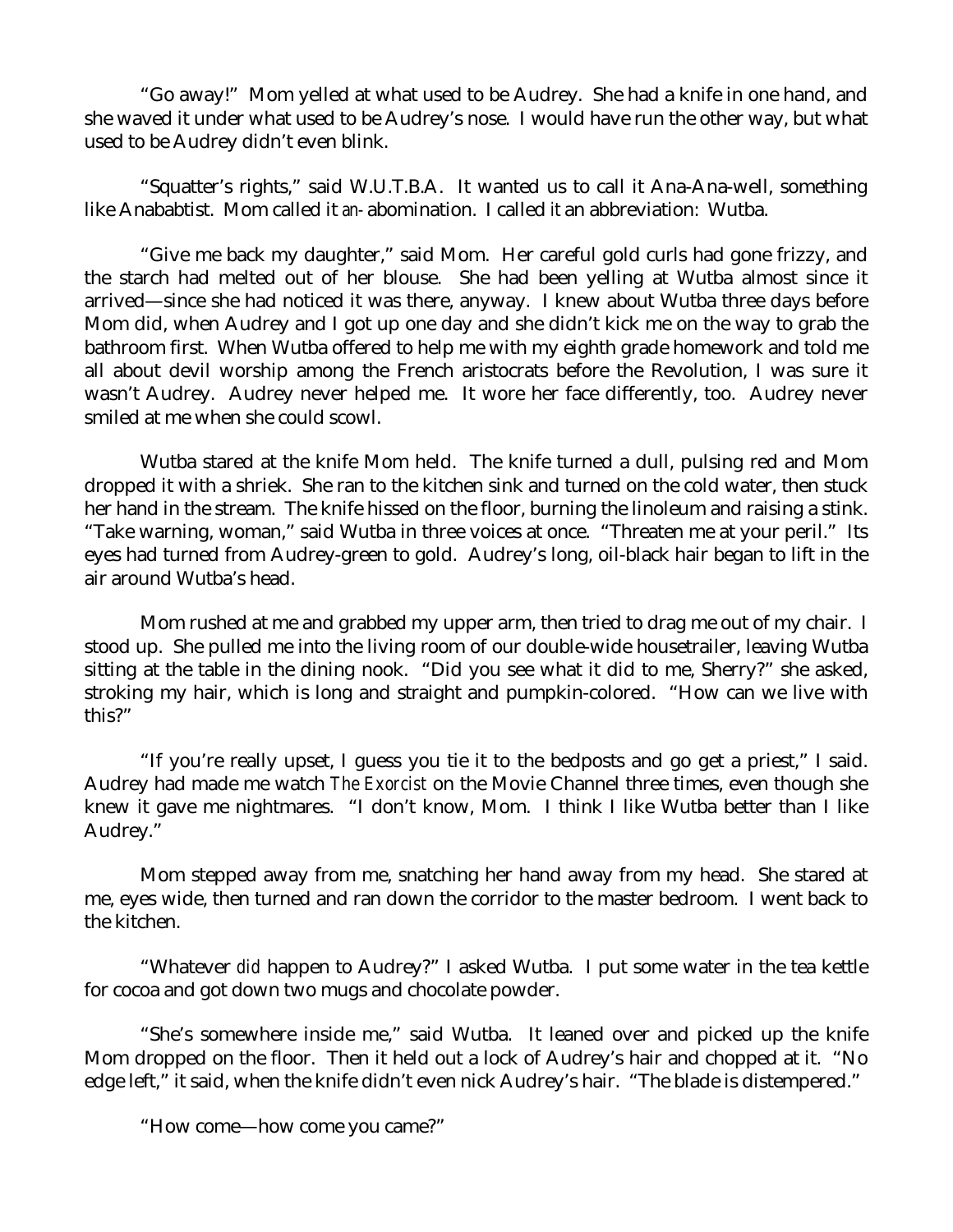"A way opened," said Wutba. Its face sobered; its eyes were still gold. "I waited on the other side of shadow until the way opened." It reached up and touched Audrey's cheeks. It smiled, then put its hand over the smile and felt the shape of its lips. "Your sister made an opening inside her, and I came to fill it."

"Are you evil?" I said. The water boiled and I poured it on the instant cocoa in the mugs.

"I don't know. I only know I am addicted to life, little Sherry." It smiled. It made Audrey's face look beautiful.

I took the cocoa mugs to the table and gave one to Wutba. I sat down.

Mom came back into the room, holding a large plastic crucifix with a glow-in-the-dark Jesus. She waved it at Wutba, Wutba smiled and sipped its cocoa. Mom pressed the cross to Wutba's forehead, but nothing happened-no sizzle, no stench of burned flesh, not even a cringe from Wutba. Mom dropped the cross on the table and sat down. She put her elbows on the table and rested her face on her open hands.

"Want cocoa, Mom?" I asked, pushing back my chair.

"Coffee, please," she said. Her hands formed fists, scrubbed her eyes, smearing her green eyeshadow. She took a deep breath and looked at Wutba. "What do you want?"

Wutba laid its left arm on the table, then stroked its right hand up and down its arm, very slowly. It closed its eyes. I could almost hear it purr, "Sensations," it whispered.

Mom leaned forward. "Find an orphan to possess. I want my daughter. Give me Audrey, abomination."

"Your desire is strong, but so is Sherry's," said Wutba, opening its eyes.

Mom turned to look at me. I tucked the coffee measuring spoon under the rubber band around the jar. "Are you responsible for this?" she asked me.

"I don't know," I said. Had something heard my prayers? I used to pray Audrey would get hit by a car or fall over a cliff or get run down by a buffalo stampede. When she was particularly nasty to me, I imagined horrible things happening to her: aliens dissecting her, the kids she baby-sat for tying her up; sometimes I just dreamed she was smaller and weaker than I was. But I had never imagined this.

"Why would you—Sherry—why?" Mom said.

"Oh, Mom, you don't know what Audrey's like. You don't see what she does to me. You just see the perfect manners and the good grades and the way she helps around the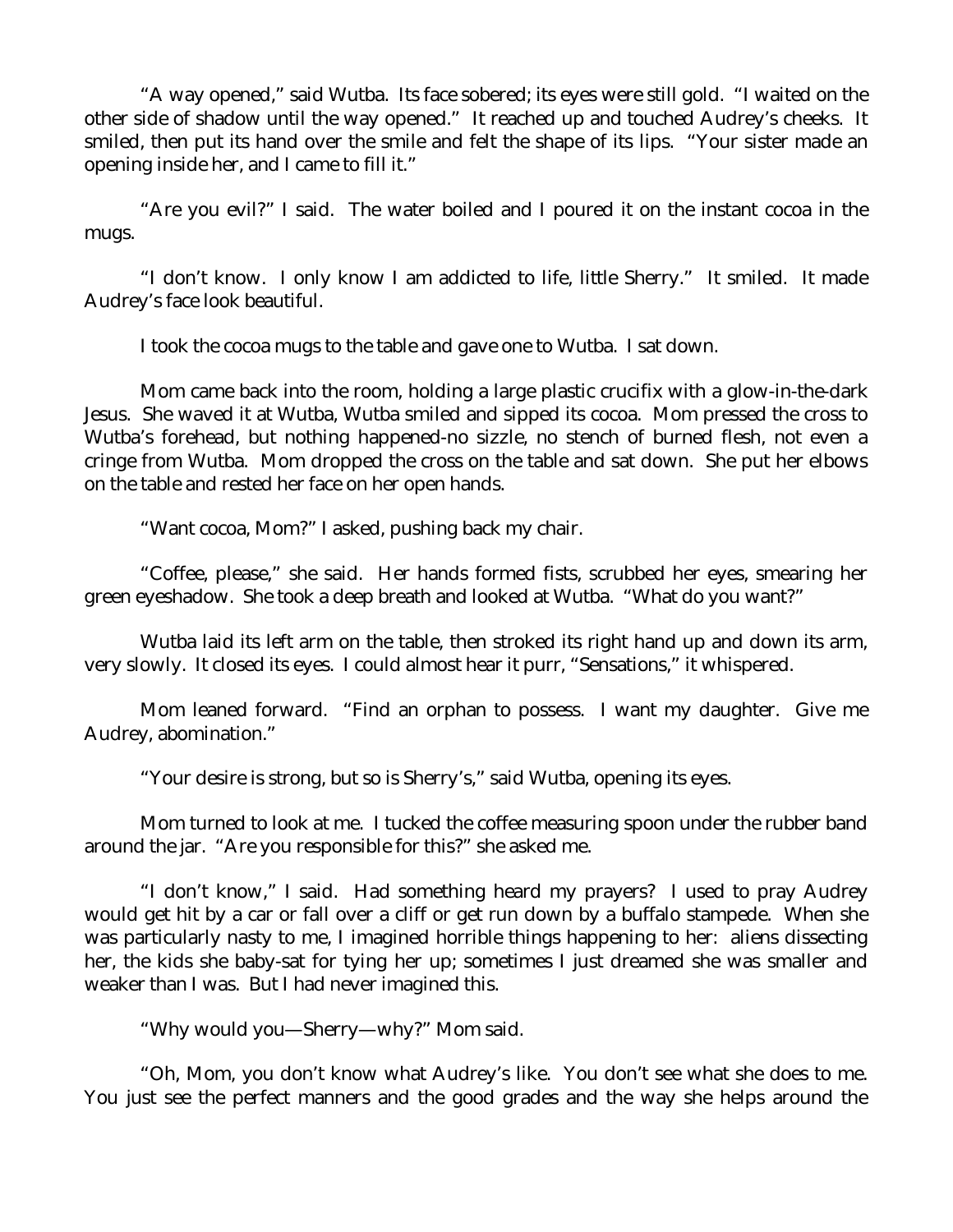house, the smiles she saves for you. You don't have to live in the same room with her. She never turns those smiles on me. Living with her is like—like living with cancer."

"Oh, Sherry," said Mom. She put her hands on her cheeks. "How can you talk that way about your own sister? Audrey never—no." She shook her head. Her eyes looked like wet green stones. "Audrey was my good girl." She looked at Wutba, who set down its mug and looked back.

Suddenly she was Audrey again. "Mama!" she wailed. "I'm in a dark place with things biting! It's soooo cooooold…"

Mom jumped up, her chair crashing to the floor behind her, and went to Audrey. She put her arms around her. "Oh, baby. Oh, baby," she said, and Audrey made sobbing noises, but I saw her green eyes over Mom's shoulder. She was staring at me. She looked meaner than she had the day she burned the back of my hand with a cigarette.

I crossed my fingers and closed my eyes and wished Wutba would come back, wished it so hard I started to see purple stars on the inside of my eyelids. My hands felt funny, as if something was pooling in my fingertips. The tea kettle screamed. My eyes jerked open. I looked at Audrey and saw her eyes had gone golden. She was hugging Mom and grinning. I started breathing again. I turned and took the kettle off the burner, then poured water for Mom's coffee, the warm brown smell from the instant relaxing me like a promise that things would return to Wutba-normal.

"I'm so glad you're back, Audrey," said Mom. Then she looked at Audrey's face and saw Wutba's eyes. She screamed.

"Don't be like that," said Wutba. "I won't hurt you."

"You're torturing my daughter!"

"Nonsense. The girl is made of lies," said Wutba. "She's perfectly comfortable where she is."

"I don't believe you! She was in pain. I heard her."

Wutba smiled. It made an almost-Audrey sneer. "You begin to understand me," it said.

"Is Audrey really in pain?" I asked.

"Perhaps," said Wutba.

I thought about that. I thought about all the times I had wished Audrey would hurt, and hurt bad. For a little while I reveled in her predicament.